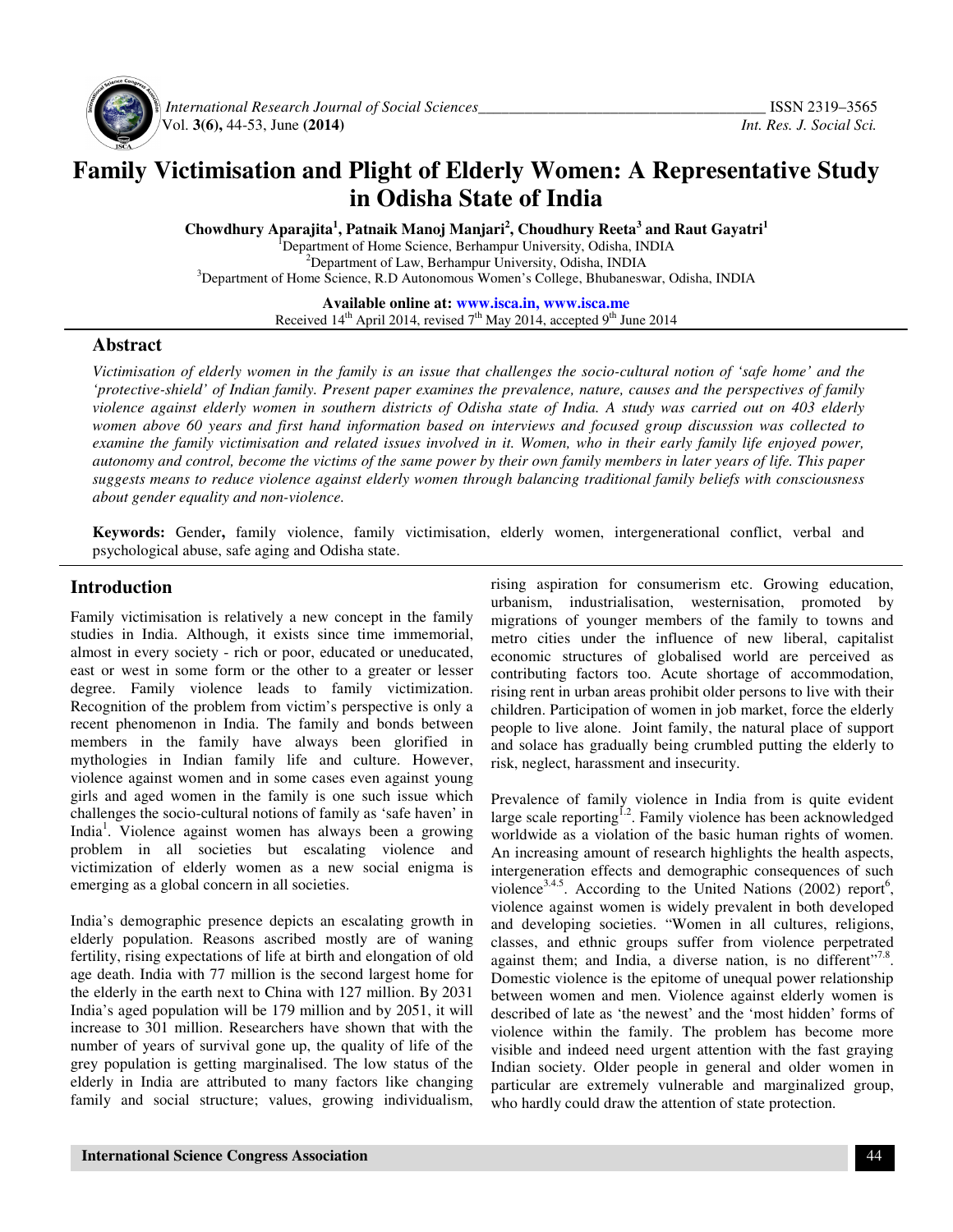In the organisation of social structure, family is the vital source conducive that provides conducive atmosphere for socialization, satisfaction of personal goal and fulfillment of avoid objectives of life. Though the impact of social change on Indian family has been somewhat slow and complex; but for the past few decades the pace has been rapid and far-reaching, culminating in the metamorphosis of its structure and functioning. The social forces influencing the family are varied, such as the liberalized and globalised employment structures, educational and health services. The traditional structure and function of Indian family with its heavy dependence on exclusive utilisation of labour of the women members has been served a major blow by the new policies of demographic intervention and related policies of educating and empowering women<sup>9</sup>.

Family is a place of solace where people seek love, affection, security, shelter and fulfillment. Family is the central force of society and acts as a connecting link between individual and community. In a country like India where familial relationships are held in high esteem; crime and abuse against the elderly is rarely talked about. Increasing scourge of violence has made more and more elderly muster courage to come out open in protest and highlight the intensity, dynamism and gravity of elder abuse that lie hidden in cloistered silence. The cross– cultural matrix of gender- based violence; find manifestation in family violence towards the elderly women than elderly men. Lives of elderly women are seen as tales of hardships and sorrows. Factors creating these are the feminine nature of ageing, society's discriminatory treatment towards female education, employment and ill treatment because of the traditional roles attached to women. Such traditions and discrimination have made lives of women even more vulnerable in old age. Elderly women are ill-treated and abused in the families and exposed to violence of differing nature and magnitude<sup>1</sup>.

The gendered nature of violence against women is documented significantly in a good number of works. Moreover, growing consciousness on women's right has made the problem of elderly women's abuse come out in public, been discussed and debated. Indian older women face triple jeopardy - that of being old, of being women, and of being poor<sup>10</sup>. Violence and abuse against elderly females at home are more or less considered as normal conduct and behaviour. Therefore, it is mostly under reported and less attended issues. Further, victim's sense of shame, fear of reprisal and her ignorance about her legal and human rights made the matter remain closeted and out of public gaze. In developing country like India, where cultural systems and the extended family meant to protect and care for older people, are older people's greatest enemies. Elderly people in general experience a state of transition from independence to complete dependence mostly on their children, which produces a crises situation for all generations. However, the degree of this changed status differs from region and economic situation in the family. Moreover, sex of the older person becomes an important risk factor for abuse $11$ .

Family violence against elderly women is manifested in harassment, intimidation, and control of the woman's identity, conduct and behaviour. Elderly hood does not spare them from deeply entrenched patriarchy and subordination and force them to lead a life of misery and pain in every aspect - physical, psychological, emotional, social and economic life. As a result of their age and various inabilities and due to low socioeconomic status, illiteracy, ignorance, elderly women in their homes are particularly vulnerable to violence. Violence against women during their old age is because of the relative powerlessness linked to their frailty, dependence and physical disability, as well as issues of gender, race, belief, ethnic origin and class  $12$ . They struggle to survive without legal protection and are not empowered to take resort to the existing institutional and legal resources available to their advantage for redressal.

Violence takes place in situations where elderly may apparently seem free to live, but is held prisoner by fear of violence, social isolation and family prestige. Violence in the domestic sphere is perpetrated by both males and females who are, or who have been, in positions of trust, intimacy and power: husbands, sons, brothers, daughters, daughters-in-law, sons-in-law and others. The power dynamics between mother-in-law and daughter-inlaw in India to a great extent result in acrimony and usually escalate into abuse and violence in both physical and psychological form. The magnitude of the problem is however, shrouded by the fact that domestic violence is a crime that is usually 'under-played' as a conflicting situation at home and goes unreported. This is mainly because of shame, fear of reprisal, lack of trust, lack of awareness and lack of knowledge about legal rights, lack of confidence in, or fear of, the legal system and costs involved make the elderly women reluctant to report incidents of abuse within the domestic setting.

There is very little study available on family violence against women in general and elderly women in particular. There is a need to understand the magnitude and nature of different forms of violence against women during later years of life. It is mainly because women not only are the victims of family violence during early years of marriage but also continue to suffer during later years as well. The state of Odisha languishes behind development parameters. Despite the progress made in the last several years 39% of the people still live below poverty line. Odisha's women constitute nearly half its population. Women, particularly elderly women in rural and semi-urban areas face disproportionately high risk to their life, livelihoods and health on account of gender based violence. Elderly women in Odisha too are victims of family violence. They are victimized in the name of social norms, cultural traditions, and social prejudices. Around 75 percent of the families in the state are rural and 50 percent of the female population of the state continues to be illiterate with highest maternal mortality rate. Increased poverty and economic stress in rural Odisha is likely to erode the traditional family care and support for the elderly in general and for the elderly women in particular. The existing patriarchal family system in Odisha permits limited access for elderly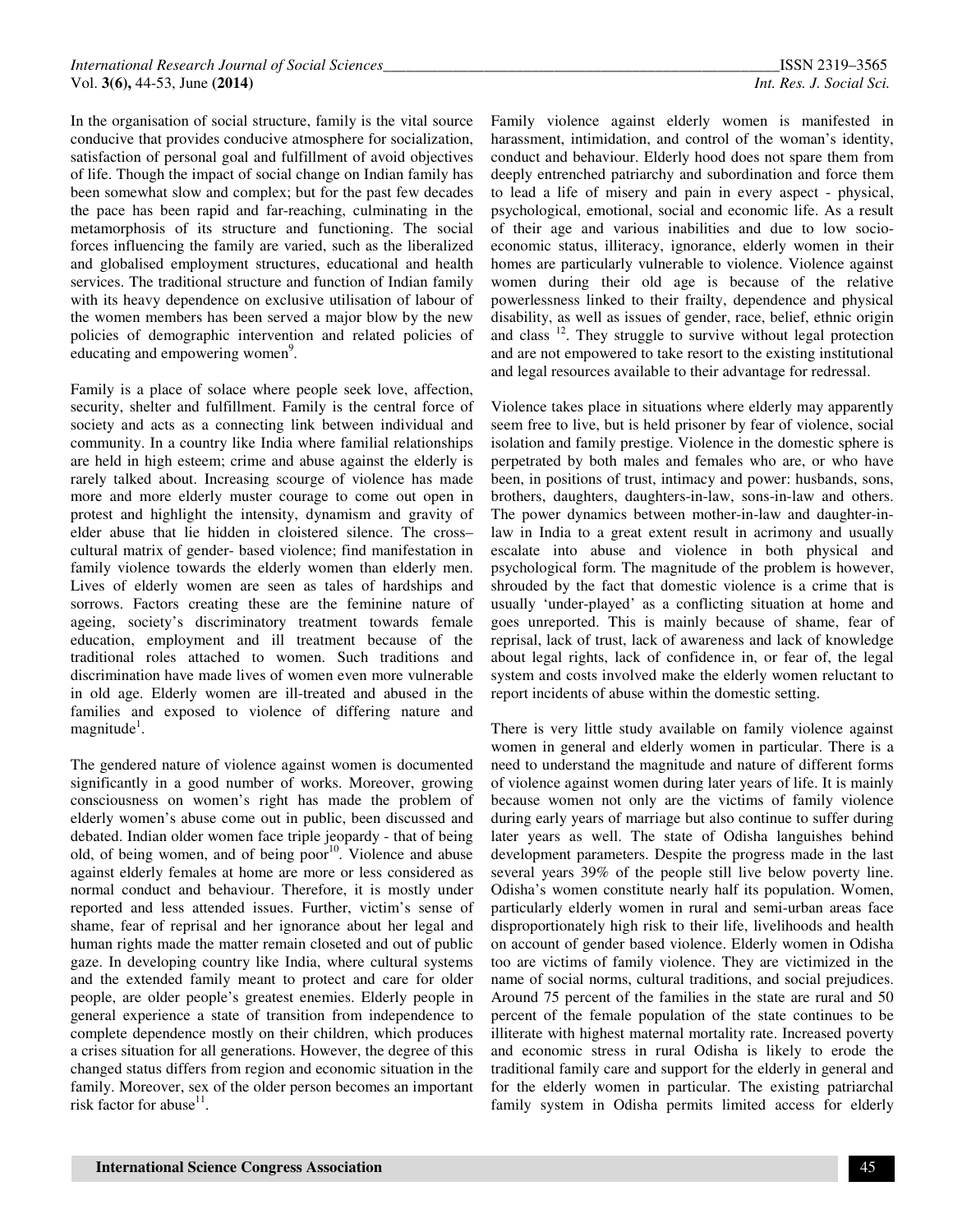women to property rights, which further compounds their difficulty in obtaining enough income for survival  $13$ . In Odisha, the societal norm is that the adult children, especially the sons are expected to take care of the elderly parents. Family violence in Odishan families is very common. It is the result of social and economic strains on households with limited or very few resources, in which older members are perceived as a burden on their own family members. Adult children, spouse, family members or relatives abuse the elderly people in many forms. In Odisha, elderly victims often do not report officially due to shame and social non-acceptability.

Further, incase of even educated and employed women problems are enormous in terms of the general attitudes, relationships and behavior of others (especially from male) towards them. Although women in Odisha are becoming educated and engaging in employment, the traditional status of women within the family is still expected from them. Any violation in traditional performance and behavior on their part (educated and employed) is seriously viewed and stern opposition is created, leading to various forms of abuse, neglect and violence<sup>14</sup>. Women continue to have little and undemocratic access to their life and especially within family<sup>15</sup>. The phenomenon of violence against elderly women in general within family is a complex and deeply embedded psycho-social issue. However, not much work in this field has been undertaken and needs a focused attention of researchers and policy planners. In the context of demographic scene and social values, the situation of the elderly in Indian society is becoming more critical and of late abuse and neglect of the elderly in the family context is emerging as a significant problem. There are many micro and major studies to prove its existance and in fact its increase. Against this backdrop the broad objective of the present study is set to determine the prevalence, examine the patterns and perspective of family violence against elderly women in South districts of Odisha state of Indian subcontinent.

### **Procedure adopted for the sample study**

Based on both qualitative and quantitative data, the study attempted to collect empirically reliable and statistically valid estimates of prevalence, patterns and perspectives of family violence against elderly women.

**Area of the study:** The study broadly covered six major districts of south Odisha state, namely Ganjam, Gajapati, Rayagada, Kandhamal, Koraput and Malkangiri. These districts are basically rural and tribal with low literacy and belong to low socio-economic groups. From each district, one block was selected as representative for survey and study.

**Samples for the study:** Sample selection for this investigation was conducted in phases.

First Phase: From each block of the above-mentioned districts, women above 60 years of age were surveyed through focus

group discussions and using observation schedule to identify the victims of domestic violence. Total number of women surveyed is 1921.

Second Phase: From the total 1921 surveyed samples, 403 elderly were identified victims and for further in depth study. This constitutes around 21 percent of elderly women who were victims of family violence in southern districts of Odisha.

**Tools and techniques used:** The study used multi-method approaches like focus group discussions, observation, interviews, and case study for both qualitative and quantitative analysis. Focus group discussion is used to elicit reliable information from the elderly women with utmost care and by specialized project staff. It was conducted in a participatory manner by a trained facilitator, so that the participants interact and discuss topics among themselves. The method ensures true and reliable data information. There are few other tools and measures used in this study for more detail investigations on the violence against elderly women. These include, follow-up individual in-depth interviews with the identified elderly victims from the focused groups to clarify points of doubt and to obtain further detail information regarding, their family's demographic and personality profile; physical, mental, social and economic status; nature and type of violence faced; probable causes of violence; perpetrator / s and finally their expectation from life. Observations on samples is adopted for cross-validation, especially in sensitive issues like violence within the family set up against the elderly women, who always tend to hide the shameful facts.

# **Findings of the study**

Women in south Odisha districts (Ganjam, Gajapati, Kandhamala, Koraput, Malkangiri and Rayagada) enjoy a special status compared to coastal districts of Odisha. The family is more of nuclear type (under the shroud of patriarchy); family functioning style is matriarchal in nature with women welding more power, autonomy and control of the households. There are regional and community variations in elderly women's status. However, there is much less variation observed in the rate of occurrences of family violence in Odisha. The result of the present investigation is summarized as follows:

In order to find out the prevalence of family violence against elderly women, the target samples participated in focused group discussions to reveal the fact that during last two years, whether they were facing any type of abuse and violence within the family. The respondents were very direct and clear in their opinion regarding the type of sufferings they were facing and quite vocal to bring out the long undisclosed issues of sufferings caused by their family members at the later years of their life. Table – 1 indicates the prevalence of domestic violence against elderly women in six districts of south Odisha in percentages. Around 21 percent of women reported experiencing different forms of violence in their day-to-day lives over years in their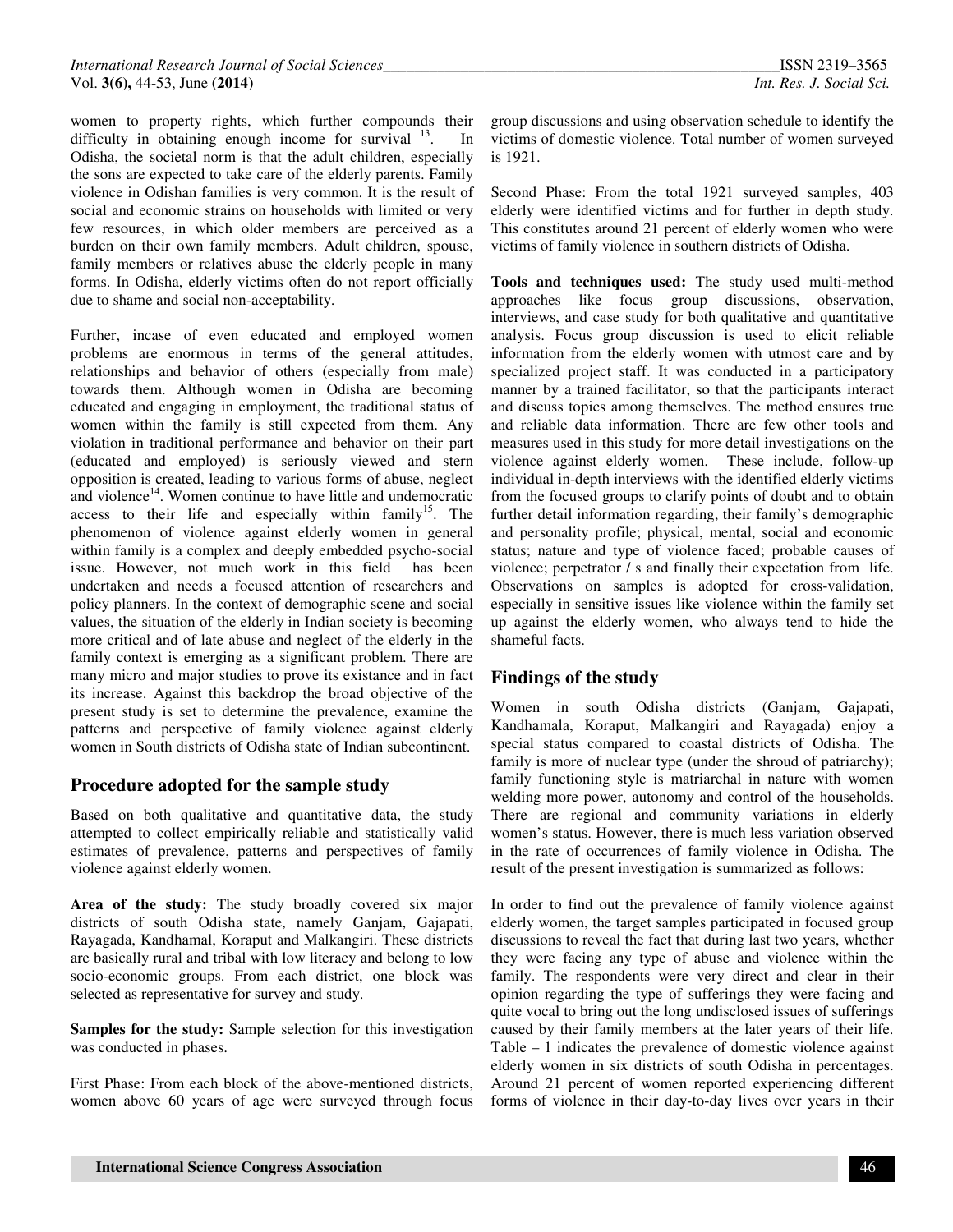state of elderly hood. Kandhamal district reportedly found to be the highest (31%) in prevalence of violence against elderly women as against Ganjam and Koraput districts (14%). This is mainly because of the fact that, the victims from the Kandhamal district were from comparatively rural and low socio-economiceducational background than the Ganjam and Koraput district where people were mostly tribal and enjoyed to a greater extent free and liberated life. Family violence against elderly women not only confined to marital status but women in the capacity of unmarried daughter, aunt etc are also subjected to violence. Table – 2 further tries to justify the incidence of violence against elderly women, through assessment of violence variables. The incidence of violence is justified, based on evidence of abuse, neglect; exploitation and abandonment as high percentage of women reportedly face these abuses on daily basis over years.

Present investigation with its limitations revealed that substantial percentage of elderly women in traditional and orthodox families face abuse of different nature and magnitude. The prevalence of violence ranges from 14 to 31 percent with an average of 21 percent in southern districts of Odisha, where, the women in their early family life enjoy more power, autonomy and control, and they are the victims of same power by their own family members in later years of life. There seems to be a manifestation of the vicious cycle of family violence. Illiteracy and violence are significantly correlated which is clearly reflected in the table. Illiterate rural women are found to experience more violence than the comparatively educated urban women. Further, the prevalence of violence is high due to the low living standard of people particularly the elderly and the widows

**Patterns of family violence against elderly women:** So far nature and type of domestic violence faced by the elderly women are concerned; it is mostly experienced in combination and is hard to indicate clear-cut distinction between the types of violence. However, with differing intensity more than one forms of violence were faced by the elderly women on daily basis and they accept it as their fate as nothing much could be done to evade the same. The responses of the victims in the present investigation indicates that elderly women endure tremendous sufferings at the hands of their own children, specially their daughters-in-law, son/s and husband, who are supposed to be their caretakers and protectors in the latter years of their lives. It is further revealed that where there is experience of multiple types of abuse the predominant type observed is that of the verbal and psychological violence.

Looking at the data of the present study as a whole helps us to understand the overall contour of domestic violence against women during their old age. However, it is essential to examine the survey responses and in-depth interviews with the result more closely in the light of its complex nature. Table-2 provides detail information on the linkage of violence against the elderly women within the domestic set-up. Further, the analysis

suggests the potential inhibiting factors of domestic violence against elderly women. In all, the cross tabulation results presented in Table-2 depicts that verbal and psychological violence against the elderly women by their close family members are comparatively more (35%) than the physical nature of assault. The incidences of physical and physiological (21%), social (22%) and economic (21%) violence against elderly women are more or less in same proportions. Women staying with their husband's express that they are physically (25%), psychologically and verbally (31%) abused; whereas the widows indicate more incidences of physical (26%) and psychological abuse (27%) as compared to other forms of violence. Those women who are single or deserted by their family members of late and staying with other family members express that they are socially and economically harassed and exploited (29%). Having more number of children and large family is never a solace for the elderly women. Very old women are experiencing both social (27%) and economical (20%) abuse and harassment by their own children and husbands. Women victims from urban areas are more physically abused (39%); whereas the rural and tribal women are verbally abused (32%). Both literate and illiterate women face violence of different types within their families during their later years of life. Women from high socio-economic status families face less physical violence, but experience comparatively more frequent verbal, psychological and social violence of different nature. Much of caste difference is not observed in the present study.

The dominating attitude and patriarchal mind-set is another indicator of violence. The typical nature and types of violence found against elderly women in Odia families are as follows: i. Psychological violence: This includes threats of any kind; verbal abuse of different nature; and harassments. Insults and annoyance such as using filthy language; humiliating actions, trying to prove the elderly woman insane; treating her as maid servant; home guard; keeping in wrongful confinement; threatening of desertion and emotional black mailing, are a few different forms of harassment. ii. Physical harassment: This includes denial of proper food and drinks; no proper care and treatment in case of ailments or any diseases. Physical abuse like pushing, dragging, forcing her to do all the household chores, pushing her against the wall, forcing her to eat and drink according to the wishes of the daughter-in-law or the perpetrator/s; confinement in house; locking her up; and violence during chronic diseases. iii. Social Isolation: During old age, individuals would like to interact, be in the company of others, and to share thoughts and feelings. However, in case of elderly women facing social isolation, feel much suffocated and isolated which in turn creates many psychological problems for themselves and other family members. The present study in many instances revealed that, elderly women are restricted to interact with relatives, neighbours and prevented from attending social functions, gatherings or celebrations. This hurts their emotions and sentiments largely. iv. Economic exploitations: When the victims own children or husband, try to use women's property or funds in improper way sometimes by force and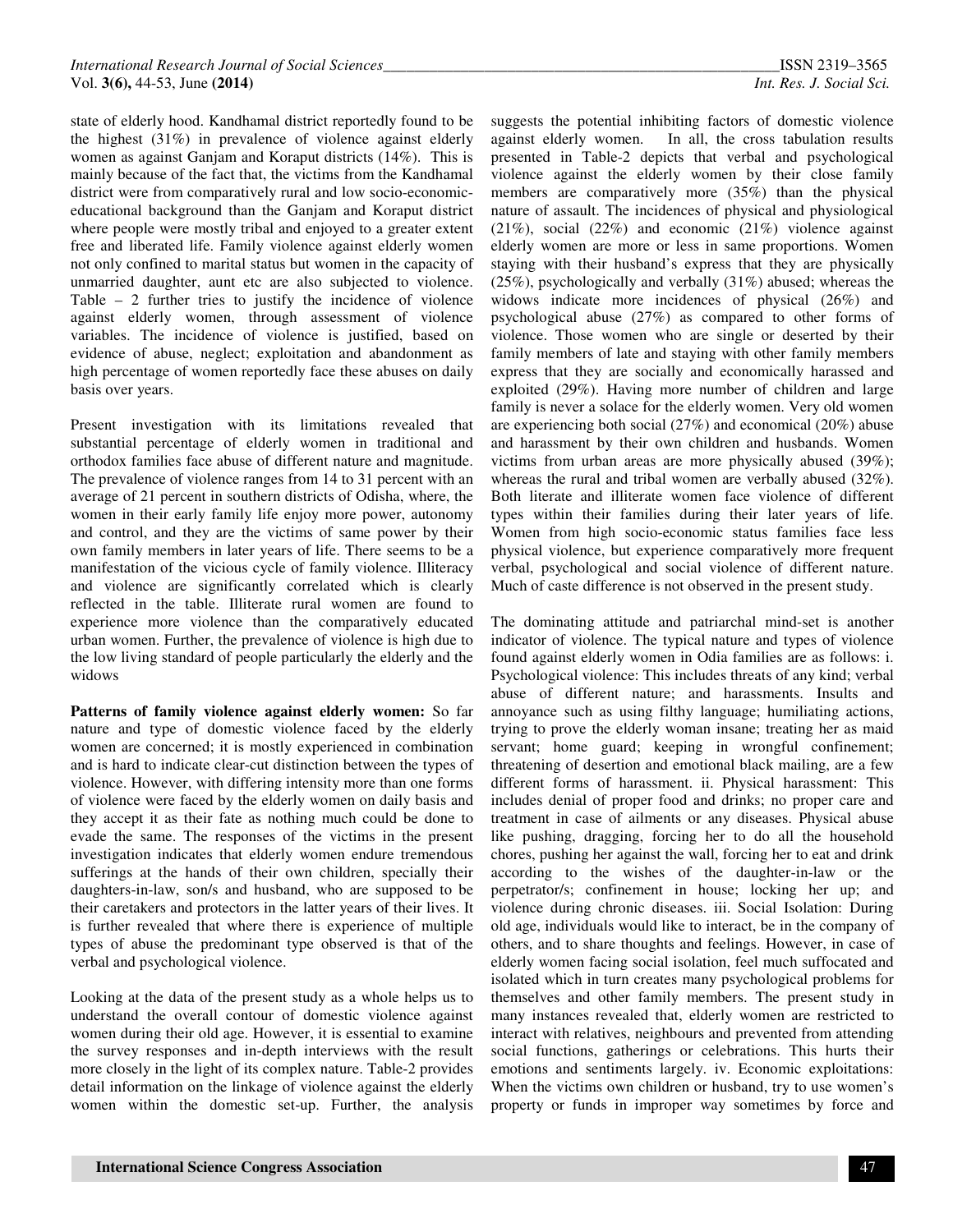sometimes by emotional blackmailing, it becomes the case of economic exploitation. For example, the old age or widow pension provided by the government are not practically enjoyed or used by the elderly women. The control over the financial matters is always with the male members and in many cases with daughters-in-law, where the mothers- in- law get inferior treatment and a victim of violence. v. Self-neglect: In Odia families, it is observed in course of the investigation through verbal communication that, in most of the cases the woman herself is responsible for her pitiable condition within the family. Especially the widows, observe *bratas* (fasting) throughout the year, following typical rituals, which their health condition does not permit. They force themselves to observe the rituals that threaten their own health and safety. In some cases, although family members are against the fasting, the elderly

women are very adamant and rigid in their attitude and prefer to neglect their health. vi. Neglect and abandonment by the family members: This is a very common form of maltreatment meted to the elderly women in families. Usually the position of the uneducated women in the family is reduced to the position of household help for all practical purpose. That includes refusal or failure to carry out the elderly woman's wishes and desires. The old woman is abandoned at her later age by her own children and family members for whom she had spent all her time, energy and sacrificed her desires, wishes and feelings. In case of tribal families, it is observed that after marriage of the son, the elderly parents stay separately. Though not far from the original family, they are still not cared for. The elderly women feel they are neglected and are isolated.

| Table-1                                                                                |
|----------------------------------------------------------------------------------------|
| Incidence of Family Violence against Elderly Women in Six Districts of Southern Odisha |

| S. No.         | <b>Name of the Districts</b> | <b>Total Sample Surveyed</b> | <b>Number of Identified Victims</b> | <b>Percent (Average)</b> |
|----------------|------------------------------|------------------------------|-------------------------------------|--------------------------|
| .,             | Ganjam                       | 347                          | 49                                  | 14                       |
| Ź.             | Gajapati                     | 313                          | 63                                  | 20                       |
|                | Kandhamal                    | 288                          | 89                                  | 31                       |
|                | Koraput                      | 387                          |                                     |                          |
|                | Malkangiri                   | 265                          | 78                                  | 29                       |
| $\mathbf{b}$ . | Rayagada                     | 321                          | ⇁                                   |                          |
|                | <b>Total</b>                 | 1921                         | 403                                 |                          |

**Table-2** 

| Nature and Types of Family Violence against Elderly Women in Percent |  |
|----------------------------------------------------------------------|--|
|                                                                      |  |

| S. No.           | Nature of                     |               |                          |               |          |
|------------------|-------------------------------|---------------|--------------------------|---------------|----------|
|                  | Violence                      | Physical and  | <b>Verbal</b> and        | <b>Social</b> | Economic |
|                  | Demographic                   | Physiological | Psychological            |               |          |
|                  | <b>Variables</b>              |               |                          |               |          |
| 1.               | ALL                           | 21            | 35                       | 22            | 21       |
| $\overline{2}$ . | <b>Age of Women:</b>          |               |                          |               |          |
|                  | $60 - 70$ years               | 23            | 35                       | 20            | 22       |
|                  | $71 - 80$ years               | 26            | 34                       | 20            | 20       |
|                  | 81 and above                  | 16            | 37                       | 27            | 20       |
| 3.               | <b>Marital Status:</b>        |               |                          |               |          |
|                  | With Husband                  | 25            | 31                       | 20            | 23       |
|                  | Widow                         | 26            | 27                       | 22            | 23       |
|                  | Single/Deserted               | 18            | 23                       | 29            | 29       |
| $\overline{4}$ . | No. of Children:              |               |                          |               |          |
|                  | $01 - 03$                     | 27            | 27                       | 23            | 22       |
|                  | $04 - 06$                     | 30            | 24                       | 18            | 27       |
|                  | 07 and above                  | 20            | $\overline{\phantom{a}}$ | 50            | 30       |
| 5.               | <b>No. of Family Members:</b> |               |                          |               |          |
|                  | $01 - 05$                     | 27            | 25                       | 21            | 26       |
|                  | $06 - 10$                     | 27            | 26                       | 24            | 22       |
|                  | 11 and above                  | 35            | 22                       | 22            | 20       |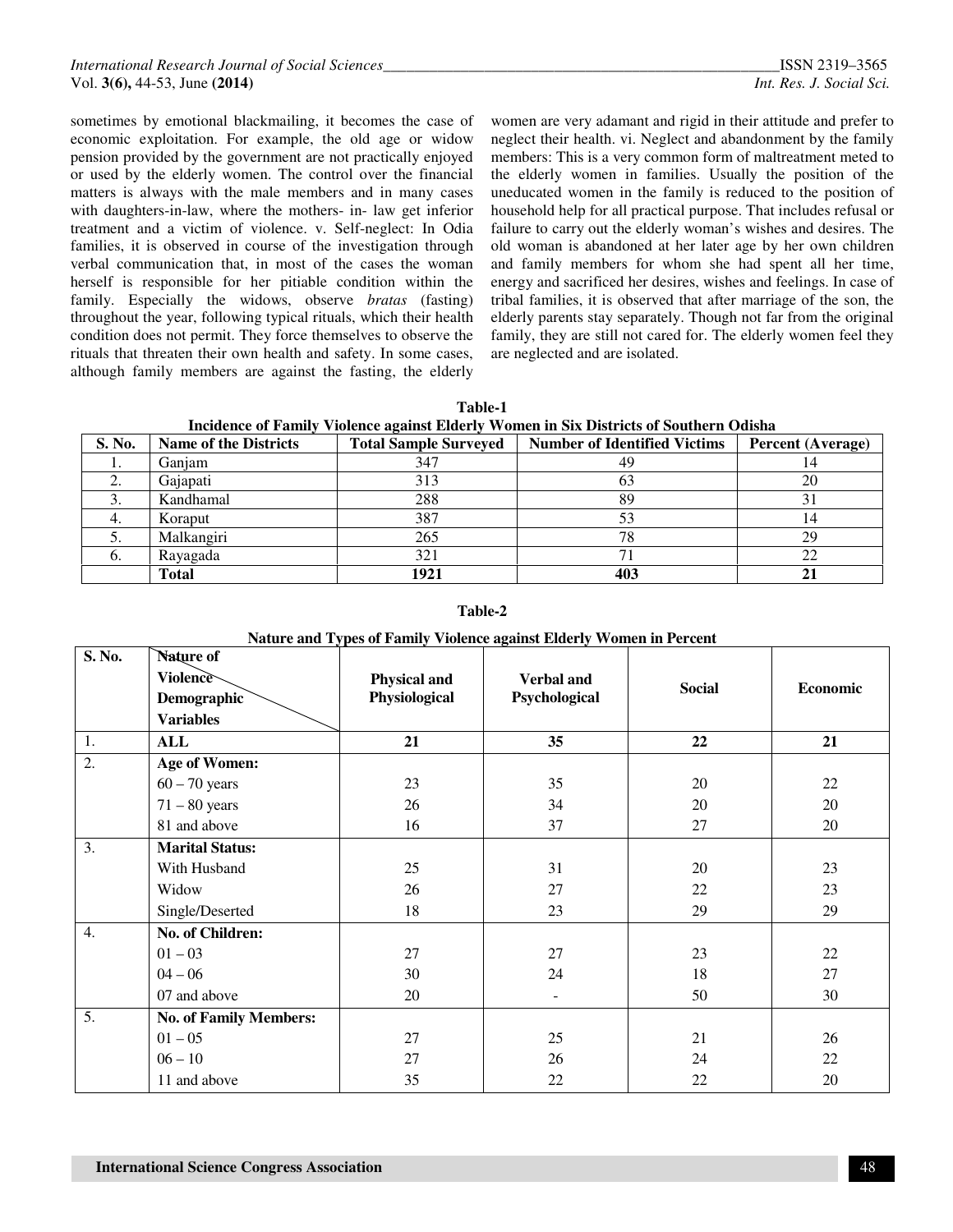| 6. | Area of Living:               |    |    |    |    |
|----|-------------------------------|----|----|----|----|
|    | Urban:                        | 39 | 19 | 26 | 21 |
|    | Rural                         | 23 | 32 | 19 | 25 |
|    | Tribal                        | 20 | 32 | 21 | 20 |
| 7. | <b>Women's Education:</b>     |    |    |    |    |
|    | Literate                      | 24 | 31 | 22 | 23 |
|    | Illiterate                    | 28 | 33 | 22 | 17 |
| 8. | <b>Socio-Economic Status:</b> |    |    |    |    |
|    | High Income Group             | 21 | 26 | 26 | 26 |
|    | Middle Income Group           | 23 | 32 | 21 | 24 |
|    | Low Income Group              | 26 | 31 | 20 | 23 |
| 9. | Caste:                        |    |    |    |    |
|    | General                       | 24 | 26 | 23 | 26 |
|    | Scheduled Tribe               | 26 | 32 | 20 | 21 |
|    | <b>Scheduled Caste</b>        | 22 | 35 | 21 | 21 |

Note: Because of rounding, not all rows add up to 100% exactly.

**Causes of family violence against elderly women:** Poverty and patriarchy are not the only attributing factors leading violence against elderly women in the family. Different reasons of violence against elderly women were obtained from the respondents in situations of open discussion and their views on precipitating factors for violence (table  $-$  3). In general, elderly women identified their poor relationship with their daughters-inlaws with regards to lapses in household chores, looking after children and adolescents, guarding the house as key factors influencing the occurrence of violence. Besides, the inferior status of women in the families irrespective of age, class, educational background, marital status and geographical location (urban/rural/tribal), other major causes of violence are negative attitude of younger family members (21%), lack of time and interest to take care and look after the elderly (19%), poverty (18%), patriarchy, alcoholism within family (12 percent) and self-neglect by the elderly contributes to 13 percent.

The cross tabulation results present in table-3 indicate that not much variability is observed for determining causes of elderly violence in case of age and marital status. However, poverty is one of the major causes of violence in case of rural and tribal concentration, among both literate and illiterate women across all social class and caste groups. Present study further reiterates that violence is a mechanism for enforcing the gender roles and expectations within the family, even during the old age of life. Interestingly, about 69% of elderly respondents reported the same factors as precipitating violence since their early years of marriage till date.

**Perpetrator/s of family violence against elderly women:** The study revealed that the forerunner in violence against elderly women is the daughters-in-law (44%). Mutual jealousy, envy, intolerance between daughter-in-law and mother-in-law is the major cause of the violence. Elderly women, being dependent

on family members, face the abuse within the family and it goes on cyclically – mother-in-law abusing daughter-in-law in the early years and in later years the daughter-in-law abuse the mother-in-law. Shifting power dynamics between daughter-inlaw and mother-in-law usually result in acrimony and escalate in to abuse and violence. In 37% cases, even the son became a party to it.

The percent of respondents reported their son/s (37%) as the perpetrator along with their daughters-in-law (44%) which is quite a surprising revelation. Odisha being a very traditional and orthodox state, women reporting against their own son/s at later years are quite unbelievable. In a particular case, an elderly woman said – "I should not have given birth to my son", as her son considers her as 'burden' and threw her out of her own house. Many a time the perpetrator/s abuses the elderly women for their own immediate self-interest without looking at longterm consequences. Table – 4 provides the detailed data of the perpetrator/s of violence against elderly women, where daughter-in-law and son are the primary perpetrators followed by husband  $(7\%)$ , daughter  $(3\%)$ , son-in-law  $(3\%)$  and even grand children (4%) and other family members (3%). The most striking fact of the study is the daughter-in-law as the perpetrator of violence against the mother-in-law (elderly woman), received the highest response (40% to 50%) across all ages, marital status, from different areas, educational, socioeconomic level and caste. The present study is able to get the data about the perpetrator of violence through interactions with the elderly women, who are most surprisingly prompt and vocal enough in naming their daughter-in-law, husband, sons, daughters or any other family members as the perpetrators of violence they face. Sometimes it is committed by single individual or at times jointly within the family settings. Perpetrator/s abuse elderly women for variety of reasons, but the main causes remain jealousy, dependency and vulnerability. In Odia families, having a son is considered as good luck or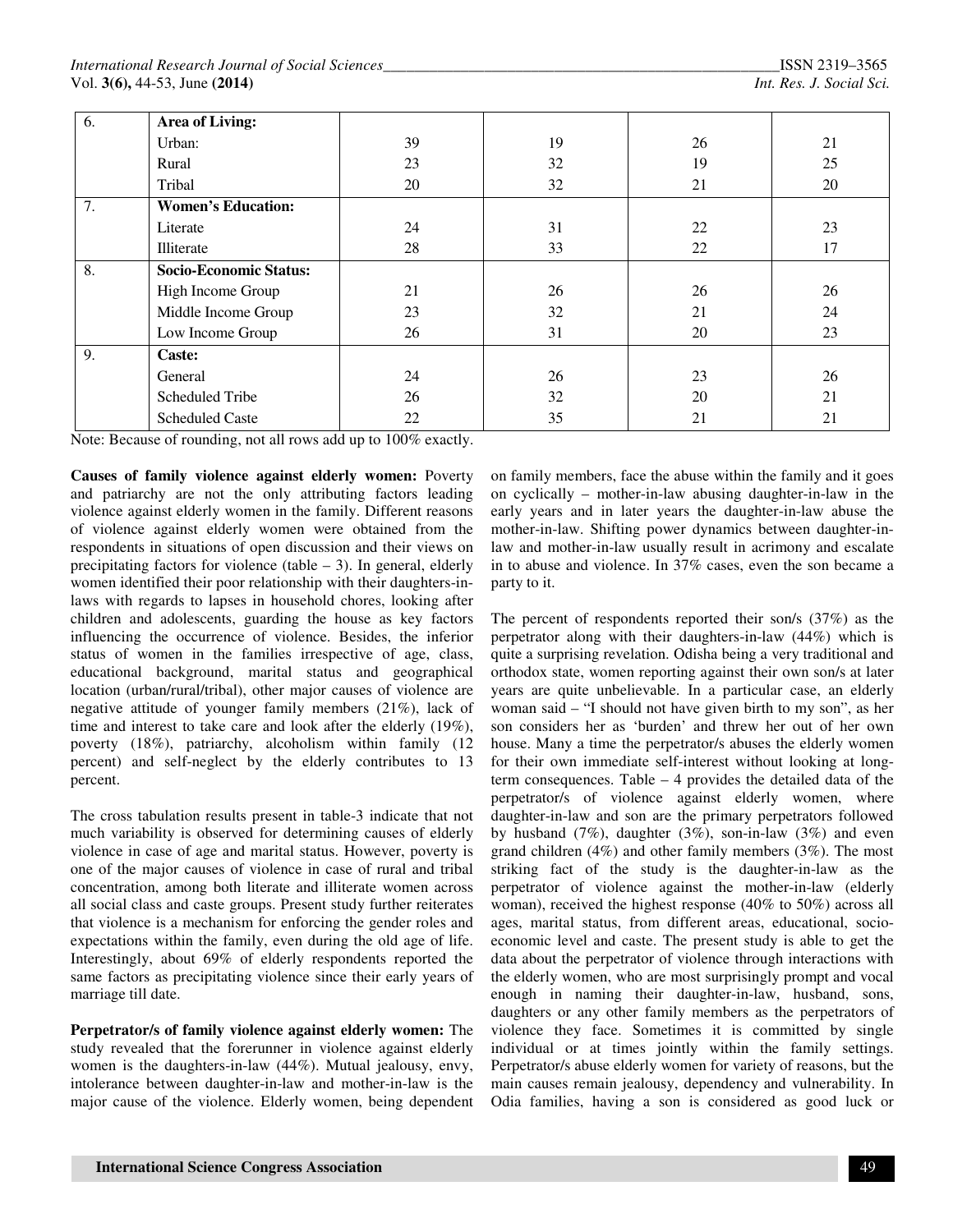fortune. Unfortunately, the present study revealed that around 37% of elderly respondents reported that their own son is responsible for their miseries in later life and they are the ones' who make her feel worthless. They feel that they should have aware of these miseries in their old age much ahead of life, which would have made them prepared to face the situation effectively. Across all age, social strata, area, the elderly victims are very much vocal and do not hesitate to speak against their own son/s at all.

|            |                                                          | Causes of Family Violence against Elderly Women in Percent                     |                |                                             |                                        |                         |                                                                |
|------------|----------------------------------------------------------|--------------------------------------------------------------------------------|----------------|---------------------------------------------|----------------------------------------|-------------------------|----------------------------------------------------------------|
| Sl.<br>No. | Causes of<br>Violence<br>Demographic<br><b>Variables</b> | Lack of time and<br>interest of the family<br>members towards<br>elderly women | <b>Poverty</b> | Patriarchy/<br>gender<br>discriminati<br>on | <b>Alcoholis</b><br>m in the<br>family | Self-<br><b>Neglect</b> | <b>Negative</b><br><b>Attitude on</b><br>the family<br>members |
| 1.         | <b>ALL</b>                                               | $\overline{19}$                                                                | 18             | $\overline{15}$                             | 12                                     | 13                      | 21                                                             |
|            | <b>Age of Women:</b>                                     |                                                                                |                |                                             |                                        |                         |                                                                |
| 2.         | $60 - 70$ years                                          | 19                                                                             | 18             | 15                                          | 12                                     | 13                      | 21                                                             |
|            | $71 - 80$ years                                          | 20                                                                             | 18             | 15                                          | 13                                     | 12                      | 20                                                             |
|            | 81 and above                                             | 17                                                                             | 18             | 16                                          | 10                                     | 16                      | 23                                                             |
|            | <b>Marital Status:</b>                                   |                                                                                |                |                                             |                                        |                         |                                                                |
|            | With Husband                                             | 20                                                                             | 16             | 14                                          | 12                                     | 16                      | 21                                                             |
| 3.         | Widow                                                    | 15                                                                             | 20             | 13                                          | 17                                     | 14                      | 18                                                             |
|            | Single/Deserted                                          | 13                                                                             | 18             | 18                                          | 16                                     | 20                      | 16                                                             |
|            | No. of Children:                                         |                                                                                |                |                                             |                                        |                         |                                                                |
|            | $01 - 03$                                                | 18                                                                             | 18             | 15                                          | 16                                     | 12                      | 18                                                             |
| 4.         | $04 - 06$                                                | 16                                                                             | 19             | 15                                          | 15                                     | 14                      | 20                                                             |
|            | 07 and above                                             | $\blacksquare$                                                                 | 38             | 08                                          | 23                                     | 23                      | ${\bf 08}$                                                     |
|            | <b>No. of Family</b>                                     |                                                                                |                |                                             |                                        |                         |                                                                |
|            | <b>Members:</b>                                          | 18                                                                             | 20             | 15                                          | 14                                     | 15                      | 18                                                             |
| 5.         | $01 - 05$                                                | 19                                                                             | 19             | 14                                          | 16                                     | 12                      | 20                                                             |
|            | $06 - 10$                                                | 17                                                                             | $20\,$         | 13                                          | 15                                     | 12                      | 21                                                             |
|            | 11 and above                                             |                                                                                |                |                                             |                                        |                         |                                                                |
|            | <b>Area of Living:</b>                                   |                                                                                |                |                                             |                                        |                         |                                                                |
| 6.         | Urban:                                                   | 04                                                                             | 19             | 06                                          | 20                                     | 29                      | 20                                                             |
|            | Rural                                                    | 18                                                                             | 15             | 16                                          | 14                                     | 14                      | 21                                                             |
|            | Tribal                                                   | 17                                                                             | 18             | 13                                          | 17                                     | 11                      | 23                                                             |
|            | <b>Women's Education:</b>                                |                                                                                |                |                                             |                                        |                         |                                                                |
| 7.         | Literate                                                 | 19                                                                             | 17             | 14                                          | 14                                     | 15                      | 19                                                             |
|            | Illiterate                                               | 20                                                                             | 17             | 13                                          | 12                                     | 15                      | 20                                                             |
|            | <b>Socio-Economic Status:</b>                            |                                                                                |                |                                             |                                        |                         |                                                                |
|            | High Income Group                                        | 19                                                                             | $03\,$         | 06                                          | 19                                     | 19                      | $32\,$                                                         |
| 8.         | Middle Income Group                                      | 15                                                                             | 18             | 16                                          | 08                                     | 16                      | 25                                                             |
|            | Low Income Group                                         | $18\,$                                                                         | 18             | $18\,$                                      | 13                                     | $10\,$                  | $22\,$                                                         |
|            | Caste:                                                   |                                                                                |                |                                             |                                        |                         |                                                                |
|            | General                                                  | 15                                                                             | 17             | 17                                          | 10                                     | 14                      | 26                                                             |
| 9.         | <b>Scheduled Tribe</b>                                   | 18                                                                             | 18             | 16                                          | 15                                     | $11\,$                  | 20                                                             |
|            | <b>Scheduled Caste</b>                                   | 12                                                                             | 19             | 17                                          | 12                                     | 15                      | $24\,$                                                         |

| Table-3                                                           |  |
|-------------------------------------------------------------------|--|
| <b>Causes of Family Violence against Elderly Women in Percent</b> |  |

Note: Because of rounding, not all rows add up to 100% exactly.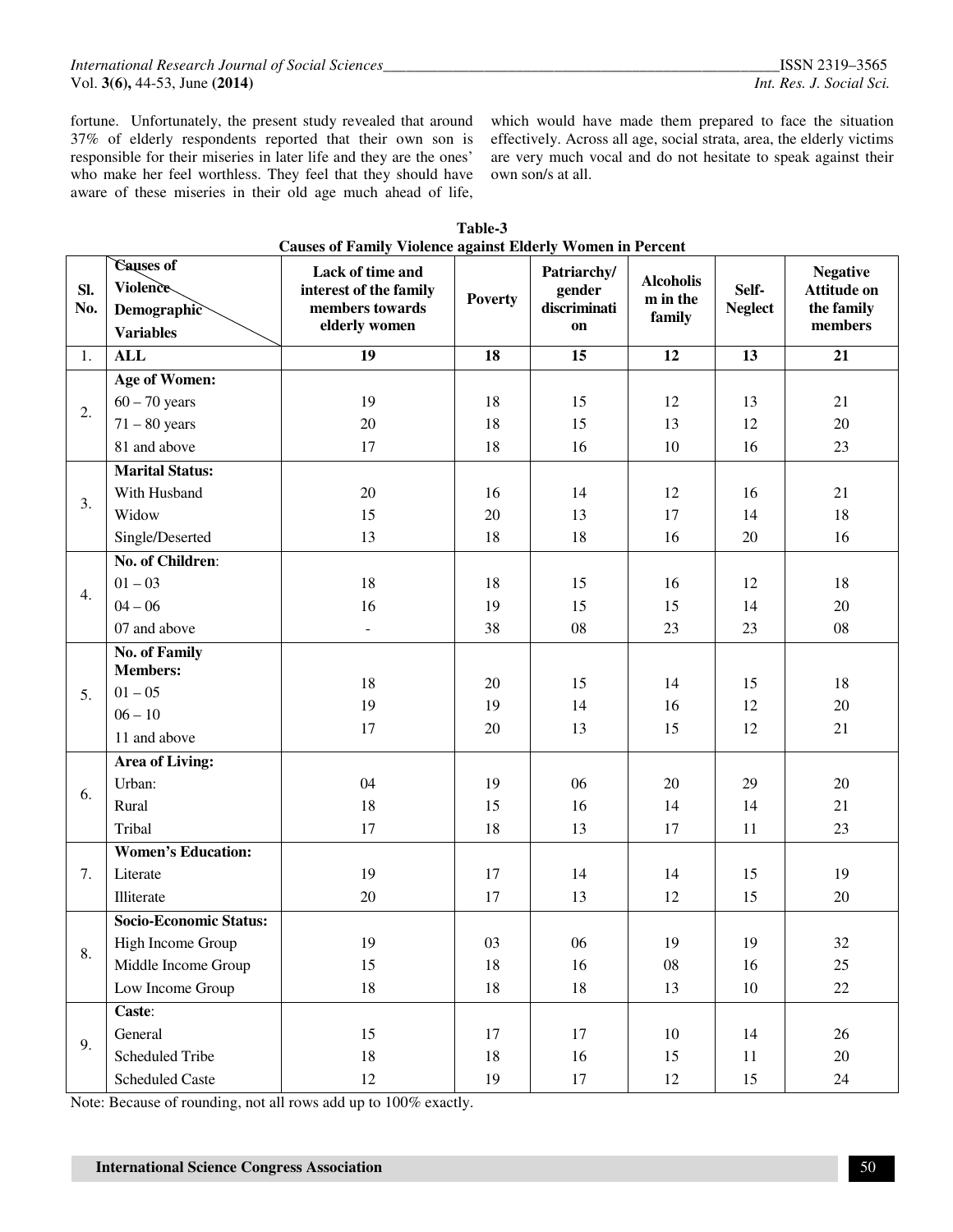| Table-4                                                           |  |  |  |  |  |
|-------------------------------------------------------------------|--|--|--|--|--|
| Perpetrator/s of Family Violence against Elderly Women in Percent |  |  |  |  |  |

|     | Perpetrators of               |           |     |                 |                          |                |                 |                          |
|-----|-------------------------------|-----------|-----|-----------------|--------------------------|----------------|-----------------|--------------------------|
| S.  | Violence                      | Daughter- |     |                 |                          | Son-in-        | <b>Grand</b>    | <b>Other</b>             |
| No. | <b>Demographic</b>            | in-law    | Son | <b>Daughter</b> | Husband                  | law            | <b>Children</b> | Family                   |
|     | <b>Variables</b>              |           |     |                 |                          |                |                 | <b>Members</b>           |
| 1.  | <b>ALL</b>                    | 44        | 37  | 03              | 07                       | 03             | 04              | 03                       |
|     | <b>Age of Women:</b>          |           |     |                 |                          |                |                 |                          |
|     | $60 - 70$ years               | 46        | 44  | 02              | 03                       | 01             | 02              | 02                       |
| 2.  | $71 - 80$ years               | 40        | 38  | 01              | 06                       | 03             | 07              | 04                       |
|     | 81 and above                  | 44        | 29  | 03              | 11                       | 03             | 03              | 03                       |
|     | <b>Marital Status:</b>        |           |     |                 |                          |                |                 |                          |
|     | With Husband                  | 40        | 38  | 06              | 09                       | 03             | 03              |                          |
| 3.  | Widow                         | 47        | 42  | 03              | 02                       | 03             | 01              |                          |
|     | Single/Deserted               | 35        | 29  | $\sim$          | 14                       | $\equiv$       | $\mathbf{r}$    | 21                       |
|     | No. of Children:              |           |     |                 |                          |                |                 |                          |
|     | $01 - 03$                     | 44        | 39  | 05              | 05                       | 03             | 02              |                          |
| 4.  | $04 - 06$                     | 43        | 40  | 01              | 09                       | 03             | 02              |                          |
|     | 07 and above                  | 50        | 50  |                 | $\overline{\phantom{a}}$ | $\blacksquare$ |                 |                          |
|     | <b>No. of Family Members:</b> |           |     |                 |                          |                |                 |                          |
| 5.  | $01 - 05$                     | 45        | 39  | 03              | 03                       | 05             | 01              |                          |
|     | $06 - 10$                     | 47        | 40  | 03              | 06                       | 01             |                 |                          |
|     | 11 and above                  | 40        | 40  | 05              | 05                       | 05             | 05              |                          |
|     | Area of Living:               |           |     |                 |                          |                |                 |                          |
|     | Urban:                        | 43        | 29  | 13              | 05                       | 02             |                 | 05                       |
| 6.  | Rural                         | 42        | 40  | 05              | 07                       | 03             | 01              | 01                       |
|     | Tribal                        | 48        | 44  | 02              | 01                       | 01             | 02              |                          |
|     | <b>Women's Education:</b>     |           |     |                 |                          |                |                 |                          |
| 7.  | Literate                      | 47        | 41  | 02              | 04                       | 03             | 01              |                          |
|     | Illiterate                    | 46        | 43  | 02              | 05                       | 02             | 01              |                          |
|     | Socio-Economic Status:        |           |     |                 |                          |                |                 |                          |
| 8.  | High Income Group             | 34        | 28  | 03              | 03                       | 21             | 03              | 06                       |
|     | Middle Income Group           | 47        | 38  | 04              | 04                       | 03             |                 | 02                       |
|     | Low Income Group              | 45        | 40  | 03              | 03                       | 03             | 03              | $\overline{\phantom{a}}$ |
|     | Caste:                        |           |     |                 |                          |                |                 |                          |
|     | General                       | 42        | 39  | 03              | 08                       | 04             | 02              | 02                       |
| 9.  | <b>Scheduled Tribe</b>        | 48        | 43  | 01              | 02                       | 01             | 03              |                          |
|     | <b>Scheduled Caste</b>        | 45        | 42  | 03              | 04                       | 03             | 01              | 01                       |

Note: Because of rounding, not all rows add up to 100% exactly.

This study further indicated that, even during later stage of life, spousal and partner violence does exist even in very orthodox and traditional Odia families, but in a very subtle way. About seven percent (07%) victims openly revealed that, their husbands not only assaulted physically, but also humiliate, rebuke them especially in front of daughter-in-law to demean them and take the side of daughter-in-law for their own selfish interest. Five percent (05%) of the elderly victims even confessed that, when they were young, they had the power and control of the households. Husbands were at their back to support any act of violence against the daughter-in-law. Now that the power and control has gone into the hands of daughterin-law, husbands changed their sides, support and loyalty towards the daughters-in-law. The entire family dynamics revolves round the issue of power dynamics that is 'power and control'. The elderly women are the victims of the family politics. Further, the dependency of older women creates vulnerability to persons who seek to exploit dependence. It is also found that, in some cases the adult caretaking children, especially the son/s and daughters-in-law do not know how to take care or respond to or behave with the elderly mother / mother-in-law, which occur through passive neglect and ignorance.

## **Conclusion**

All these developments have long-term implications for Indian families. In the process, patterns of behaviour and communication within family, family roles and rules, support systems and resources available to the family, and the nature of coping strategies adopted by families have also transformed.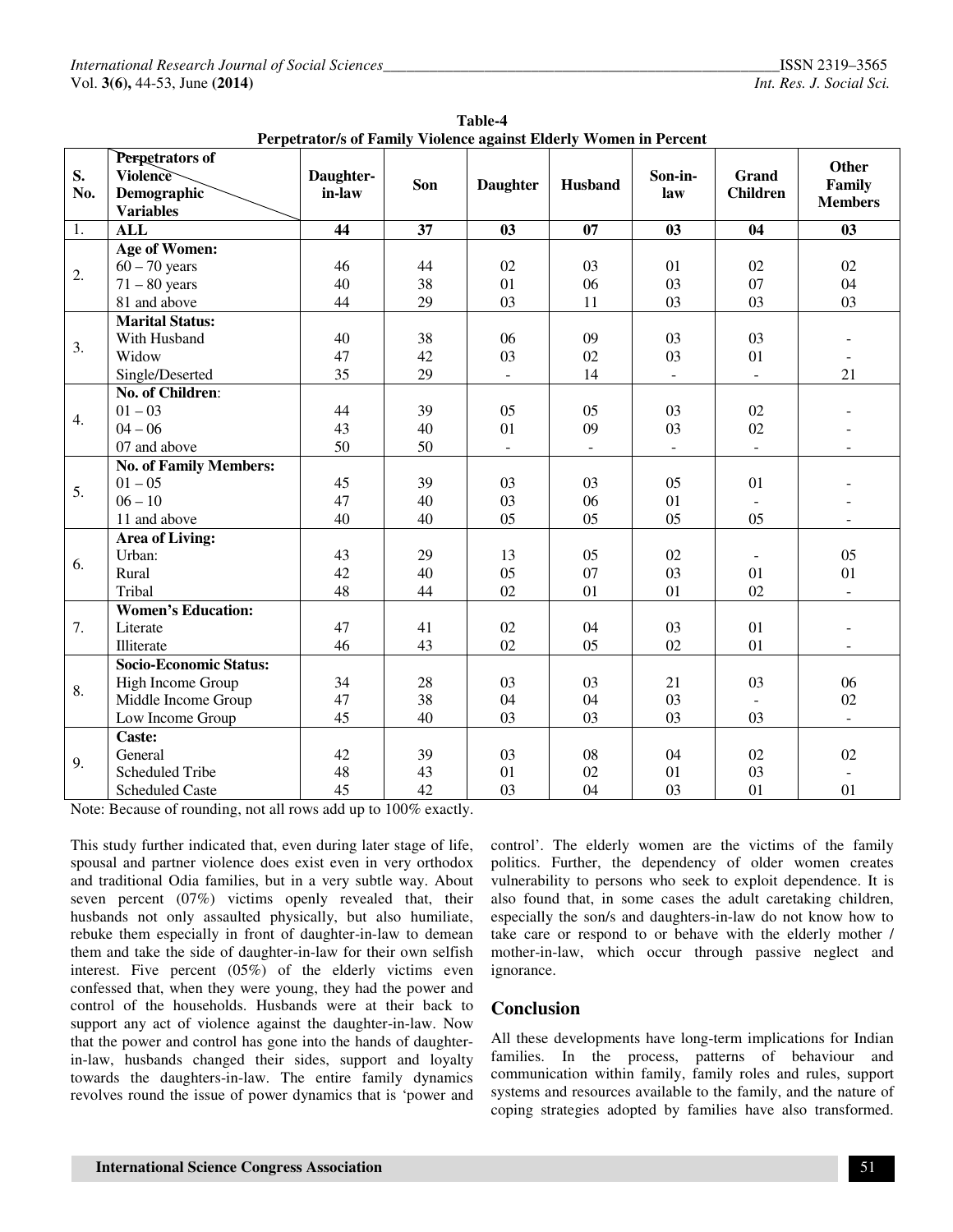The internal processes of family are disrupted owing to stress due to internal and external factors resulting in dysfunction. This could be due to lack of cohesion, adaptability and negative communication pattern. Role strain or role conflict of individual members, and delay or failure in carrying out individual member's expected tasks may also lead to family dysfunction. Though intra-familial factors are important, the influence of extra-familial events which impact families cannot be underplayed. Many a times, these factors play a greater role in counteracting the strengths the families may have or aggravate the negatives. The dysfunction could lead to conflict and violence and abuse of family members. It may assume any of the following forms: verbal abuse, physical abuse, emotional abuse, sexual abuse and material abuse and neglect. The major issues identified from the study are: i. In the Odishan family context, family victimization of elderly women takes place due to breakdown in social and familial relations between an elderly woman and her immediate family members (husband/ son/daughter/daughter-in-law), as the family is the centre stage of human relationship and bonding. ii. The extent, to which violence against elderly women takes place, is influenced by socio-cultural norms of approved behaviour, the primacy of family values and valuation of aging in the society. iii. It is viewed as resulting from social and economic strains on households with scarce resources, in which elderly women are perceived as a burden or liability and interfering elements to their immediate family members. iv. Further, poverty, unemployment, aggression among young is also likely to contribute to increased risk of physical and psychological violence against elderly women. v. Lack of understanding and recognition on the part of the family members regarding the contribution of elderly women as care-giver, counselors, mentors, producers, policy-makers, confidants, and grandparents or great grandparents.

In summary, the study undertaken has helped to document the prevalence and patterns of family violence against elderly women in southern districts of Odisha to the extent of 21%. Family violence against elderly women does exist in our families and is a complex, and to a great extent hidden problem of our society. Gender inequalities do not disappear with age, and the disadvantages associated with being old and female are certainly considerable. It is the change in the attitude of the younger generation towards the elderly parents, which is responsible for such type of acts<sup>16</sup>. Further, the stress and tensions involved in the family life like unstable intra-spousal relationship, in-laws mal-adjustments are a few predisposing factors causing violence in Odishan families. The expression of violence is the most disgraceful component of oppression practiced against elderly females of the household. A society cannot claim itself civilized, unless there is respect for motherhood, the primary creator of lives. No society can claim to be free of such violence against mothers, aunt's, grandmothers or great grandmothers. Family and its members must be a part of the solution in order to address the epidemic

problem that is taking place within the families and affecting the social fabric to a large extent.

Both men and women have a critical role to play in reshaping and redesigning the family life for better future. Families can only grow and develop if each of the family members irrespective of age, sex and gender are provided with appropriate psycho-social climate and a platform of equality and unity within the family and social setup, which will enhance individual growth as well as the nurturance of the family as a whole. Efforts be made to ensure that family violence against elderly women come out of closed doors. The silence of sufferings and injustice against elderly women need to be broken. Hence, to openly debate this subject is a way to reduce society's tolerance towards violence against women in all stages of their lives. Further, change in mind-set and attitude through gender sensitization programes can be helpful in limiting this social evils and rebuilding the family as safe haven for the present and future generations. It demands concentrated national efforts in ensuring certain civil rights of elderly women such as right of healthy living, right to be protected from abusive husband and children, right to maintenance and care. India's recent legislation (The Maintenance and Welfare of Parents and Senior Citizens Act of 2007) has many of these provisions, but in reality implementation and change of mind-set of the families and society towards the elderly women is very much lacking. Finally, empowerment of the elderly is extremely essential by helping and supporting them to build self-confidence, assertiveness, create awareness of their rights and privileges provided by the society, and those elderly women who are active should be helped to make use of their skills and talents, to make them more independent and liberated free from the trapped net of the abusive families. Every elderly woman in the society should be ensured happy living and aging gracefully. Then only our society of elders can claim to be living and breathing in a free and empowered India.

## **Acknowledgement**

The data used for this paper is part of a Research Project Sponsored by National Commission for Women, New Delhi, India undertaken by Prof. Aparajita Chowdhury in the year 2007. The authors acknowledged the support provided by NCW, New Delhi, India to carry out this research.

## **References**

- **1.** Chowdhury A., Domestic Violence against Elderly Women in South Orissa: A Study of Incidence, Patterns and Perspectives, Project Report submitted to National Commission for Women, New Delhi, India (**2007)**
- **2.** Agnes F., The Misuse Myth. In Vikasini, The Journal of Women's Empowerment, October-December, **19(4**), 32- 35(**2004)**